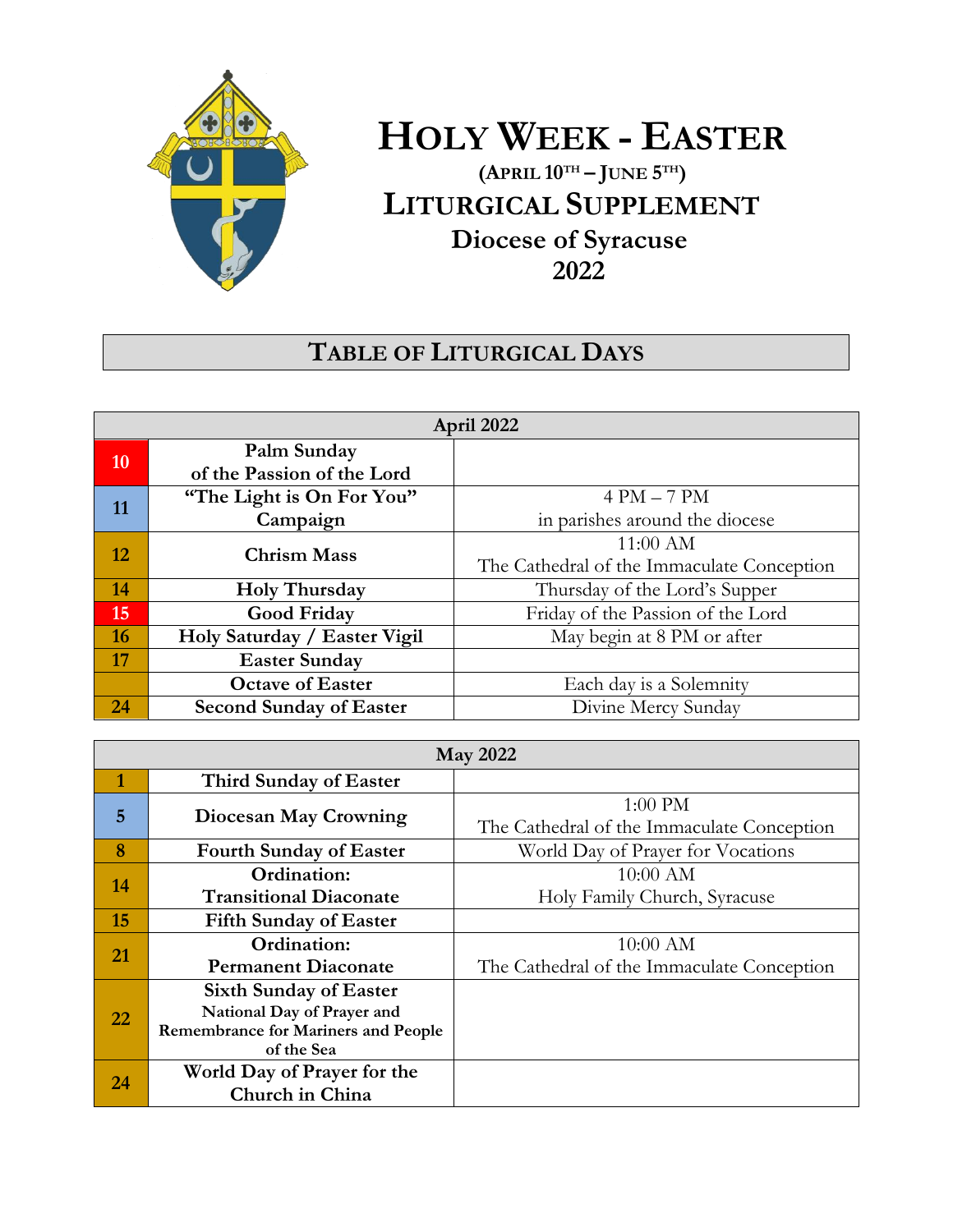| <b>May 2022</b> |                                                                    |                                    |  |  |
|-----------------|--------------------------------------------------------------------|------------------------------------|--|--|
|                 | The Ascension of the Lord                                          | Solemnity<br>Holyday of Obligation |  |  |
| 29              | <b>Seventh Sunday of Easter</b><br><b>World Communications Day</b> |                                    |  |  |

| <b>June 2022</b> |                                                             |           |  |  |
|------------------|-------------------------------------------------------------|-----------|--|--|
|                  | Anniversary of the<br>appointment of Bishop Lucia<br>(2019) |           |  |  |
|                  | Pentecost                                                   | Solemnity |  |  |

## **HOLY WEEK – Frequently Asked Questions:**

### **Holy Week – what is its purpose?**

"Holy Week is ordered to the commemoration of Christ's Passion, beginning with his Messianic entrance into Jerusalem" (*Universal Norms*, 31).

### **Holy Week – when does it begin and end?**

It begins on Monday, April 11<sup>th</sup> and ends on Thursday, April 14<sup>th</sup>.

### **Holy Week – are there any COVID-19 protocols this year?**

No official directives concerning the liturgy in time of Pandemic have been provided by the Congregation of Divine Worship and the Discipline of the Sacraments or the United States Conference of Catholic Bishops. Therefore, the liturgies of Holy Week and the Sacred Paschal Triduum are to be celebrated as prescribed in the ritual books (*Roman Missal* and *Rite of Christian Initiation of Adults*) and the instruction *Paschale [Solemnitatis](https://www.ewtn.com/catholicism/library/preparation-and-celebration-of-the-easter-feasts-2169)*. However, care should be taken when using a full choir, distributing Holy Communion, washing feet, venerating the cross, etc. Note: (1) the washing of feet is always optional and (2) the cross should not be venerated with a kiss during the Pandemic.

#### **Holy Week – are crosses and images covered with veils?**

Crosses and images *may* be covered beginning on the fifth Sunday of Lent. Veiling them indicates that we are in a different/unique time and produces a heightened sense of anticipation of Good Friday and Easter. Crosses remain covered until the end of the celebration of the Lord's Passion on Good Friday, but images remain covered until the beginning of the Easter Vigil (*Ordo*, 91).

## **Palm Sunday – what is different about this liturgy?**

The entrance of Christ the Lord into Jerusalem to accomplish his Paschal Mystery is recalled in one of three ways: (1) Procession, (2) Solemn Entrance, or (3) Simple Entrance (see the *Roman Missal*). Accordingly, palms are blessed and distributed. Depending on the entrance used, the Penitential Act may be omitted. Moreover, the gospel of the Passion of the Lord is proclaimed (note: without candles, incense, greeting or signing of the book). The homily given is brief or in its place a period of silence may be observed.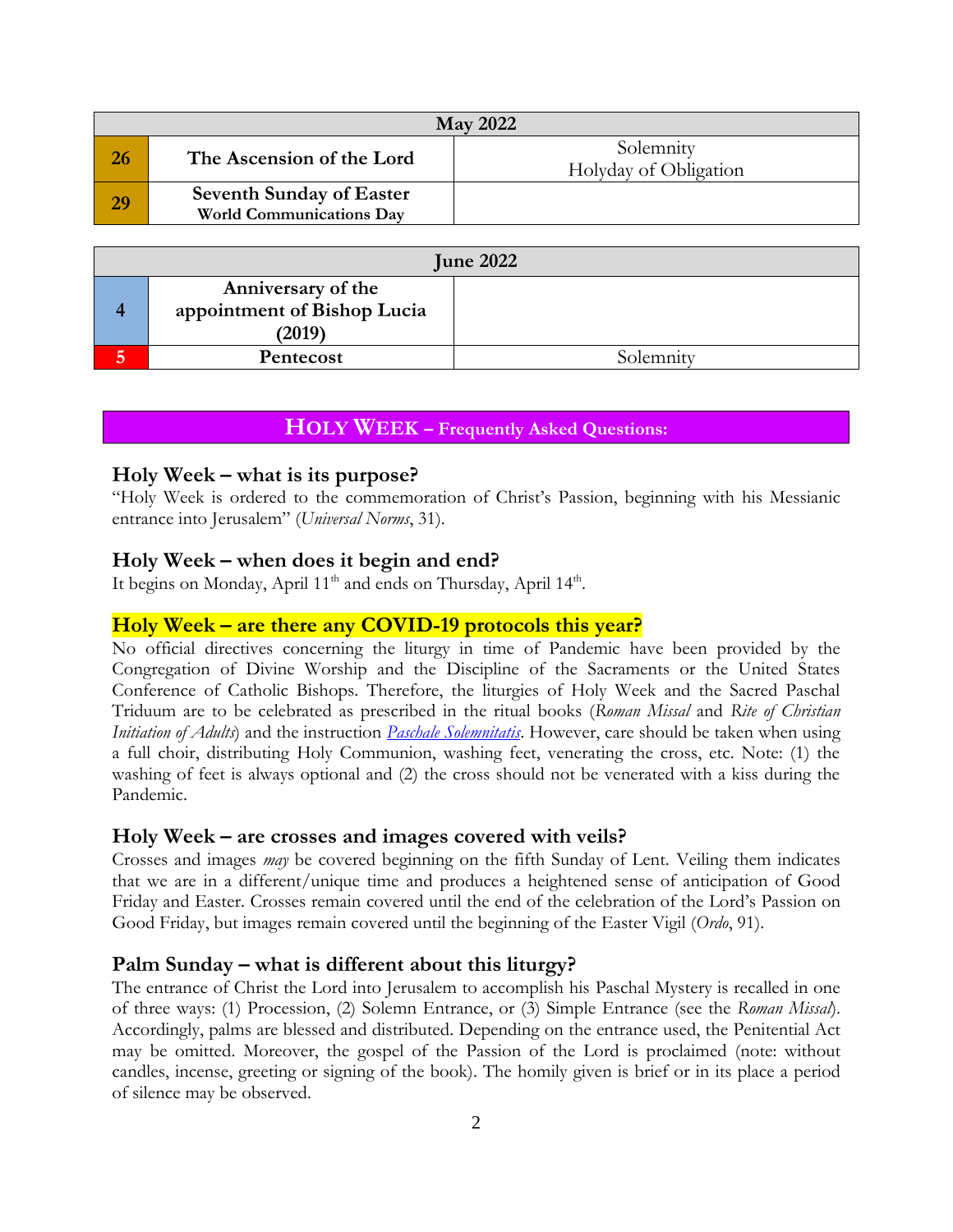## **HOLY WEEK – Frequently Asked Questions:**

## **The Chrism Mass – what is it?**

The Chrism Mass is the Mass at which the Bishop blesses and consecrates the oils used in the celebration of the sacraments: the Oil of the Sick (Anointing of the Sick), the Oil of Catechumens (Baptism), and Chrism (Confirmation and Holy Orders). This Mass is also a manifestation of Priests' communion with their Bishop. Accordingly, Priests renew their priestly promises.

## **The Chrism Mass – when is it?**

The Chrism Mass is celebrated in the Diocese of Syracuse on Tuesday of Holy Week at 11:00 AM. It is open to all the faithful.

## **The Chrism Mass – what is to be done with the Holy Oils once they are blessed/consecrated?**

The Holy Oils must be renewed each year (c. 847 §1). "The reception of the Holy Oils may take place in individual parishes either before the celebration of the Evening Mass of the Lord's Supper or at another time that seems more appropriate" (*Roman Missal*). Instructions for the proper disposal of the Holy Oils as well as the *Order for the Reception of the Holy Oils* are provided at the Chrism Mass.

## **THE SACRED PASCHAL TRIDUUM – FREQUENTLY ASKED QUESTIONS:**

## **The Sacred Paschal Triduum – what is it?**

*Triduum* comes from the Latin root meaning "a period of three days." The Sacred Paschal Triduum begins with the Evening Mass of the Lord's Supper on Holy Thursday and ends with Evening Prayer on Easter Sunday. It is a liturgical season that follows Lent but precedes the Easter season. During the Triduum, "the Church solemnly celebrates the greatest mysteries of our redemption, keeping by means of special celebrations the memorial of her Lord, crucified, buried, and risen" (*Roman Missal*).

## **Fasting – how is it observed during this time?**

"The Easter fast is sacred on the first two days of the Triduum, during which, according to ancient tradition, the Church fasts 'because the Spouse has been taken away" (*Paschales Solemnitatis*, 39). "If possible, the fast on Good Friday is continued until the Easter Vigil (on Holy Saturday night) as the 'paschal fast' to honor the suffering and death of the Lord Jesus and to prepare to share more fully and to celebrate more readily his Resurrection" (usccb.org).

## **The days of the Sacred Paschal Triduum – what is different?**

The days of the Sacred Paschal Triduum are marked by specific times and liturgical celebrations. Also, on Holy Thursday and Good Friday, the Eucharist is distributed only during the liturgy but may be brought to the sick at any time. Moreover, Funeral Masses are not permitted on Holy Thursday or during the Triduum. The Funeral Liturgy Outside Mass may be celebrated in cases of necessity. Furthermore, only the sacraments of Penance and Anointing of the Sick may be celebrated on Good Friday.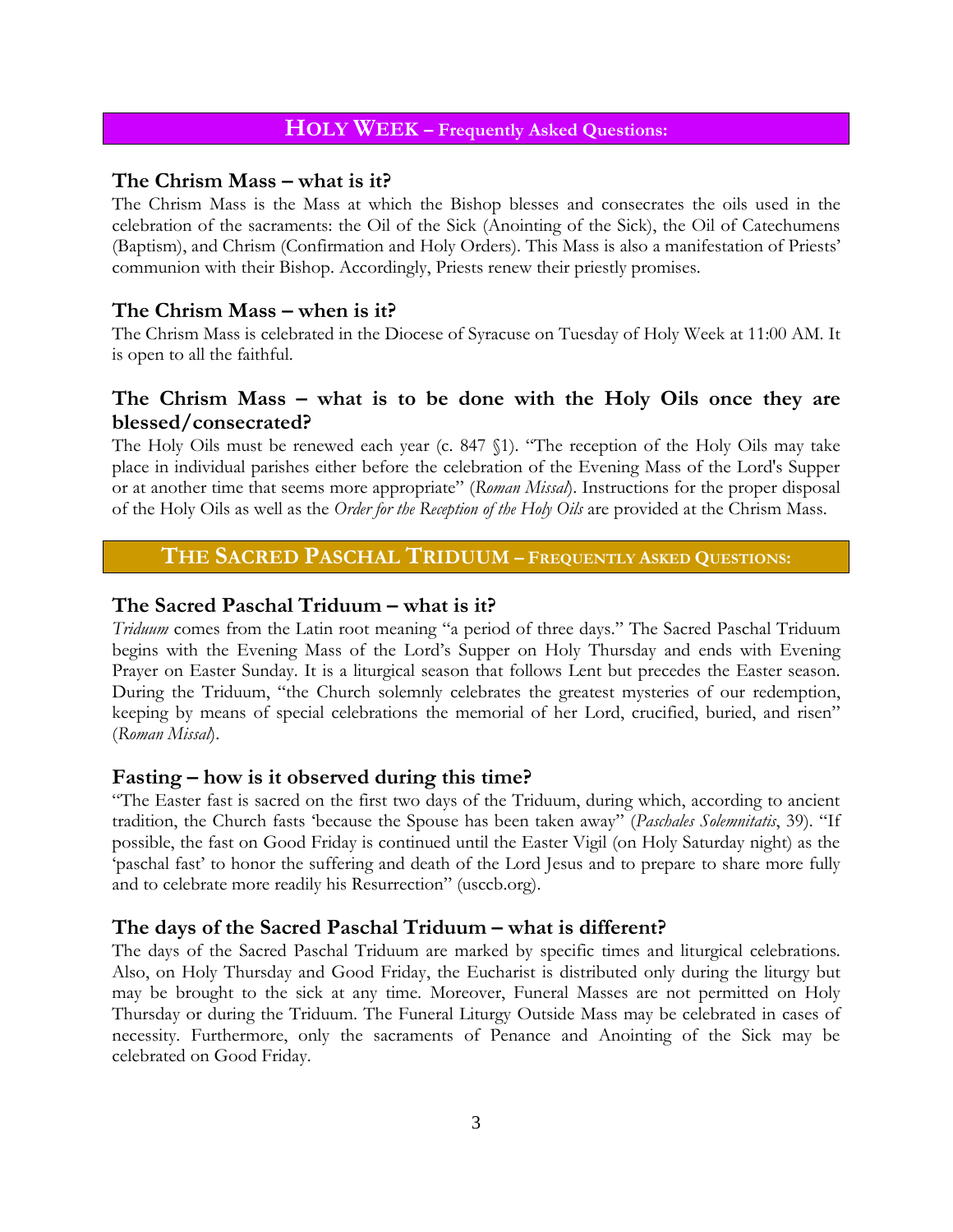## **THE SACRED PASCHAL TRIDUUM – FREQUENTLY ASKED QUESTIONS:**

#### **The liturgies of the Sacred Paschal Triduum – what is different?**

The liturgies of the Triduum are one unified celebration of Christ's Paschal Mystery, that is his passion, death, and resurrection. They are not to be staged as "passion plays" (*Lectionary for Masses*  with Children, 52). They require significant preparation, a sufficient number of trained lay ministers, singing, etc. Therefore, they are to be carried out only in those places in which they can be performed with dignity. Consequently, small communities should join to carry out the sacred celebrations in a noble manner (*Roman Missal*).

#### **Holy Thursday – what is different about this liturgy?**

The Mass of the Lord's Supper is celebrated in the evening. Holy water is removed from all fonts before Mass begins (note: it is replaced at the Easter Vigil). The altar may be decorated with flowers. The Mass begins with the tabernacle emptied. A sufficient amount of bread is to be consecrated at this Mass for the celebration of the Passion of the Lord on Good Friday. The *Gloria* is sung. Bells are rung during the *Gloria* and then silenced until the *Gloria* of the Easter Vigil. The organ and other musical instruments are used only to support singing. If possible, singing should be unaccompanied after the *Gloria* until the *Gloria* of the Easter Vigil. The Homily is to reflect on the institution of the Holy Eucharist and of the priestly Order and on the commandment of the Lord concerning fraternal charity. The Washing of Feet may take place after the homily and include a small cross-section (e.g., 12) of the local community, both men and women (Decree, *In Missa In Cena Domini*, 6 January 2016). The Creed is not said. The Procession of Gifts may include offerings for the poor. The Transfer of the Most Blessed Sacrament takes place after the Prayer after Communion.

#### **Holy Thursday – what is the tradition of visiting churches?**

After the Transfer of the Blessed Sacrament to the place of repose (in or outside the church), the faithful are invited to continue adoration before the Blessed Sacrament for a suitable length of time during the night. The tradition of visiting other churches (seven) to do so comes from Rome and is an attempt to stay awake and keep watch with the Lord as he prepares to undergo his passion, unlike the disciples who fell asleep (Matt 26:36-36).

#### **Holy Thursday – may first holy Communion be celebrated?**

No. It is not appropriate. Another day should be chosen such as a Sunday between the Second and Sixth Sundays of Easter, the Solemnity of the Body and Blood of Christ, or a Sunday in Ordinary Time (*Redemptionis Sacramentum*, 87).

#### **Good Friday – what is different about this liturgy?**

The liturgy is not a Mass. The Passion of the Lord is celebrated around three o'clock, unless pastoral reasons suggest otherwise. It begins with the altar (not sanctuary) bare. It consists of three parts: the Liturgy of the Word, the Adoration of the Cross, and Holy Communion. Before the Liturgy of the Word, there is a simple procession, the Priest and Deacon prostrate themselves before the altar, and a Prayer is offered. The Liturgy of the Word consists of the Readings, the Psalm, the Lord's Passion, a brief Homily, and Solemn Intercessions. The Adoration of the Cross involves the Showing of the Cross (one of the two forms offered is used) and Adoring the Cross. Unless pastoral reasons suggest otherwise, one cross (cross or crucifix) is used for veneration. Veneration may take the form of a genuflection, bow, touch, etc. but not a kiss during the Coronavirus Pandemic.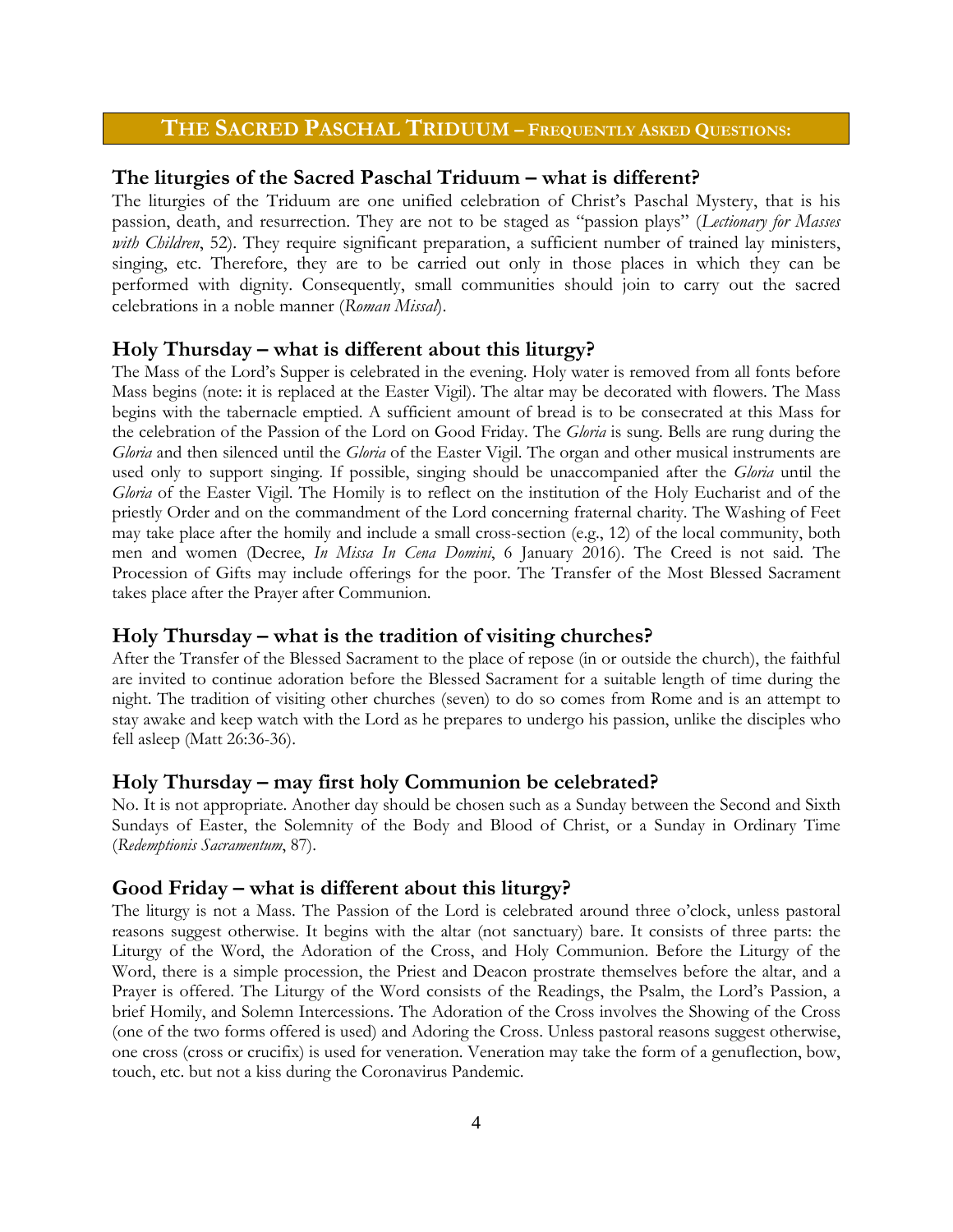## **THE SACRED PASCHAL TRIDUUM – FREQUENTLY ASKED QUESTIONS:**

## **Good Friday – what is different about this liturgy (cont.)?**

Holy Communion consists of setting the altar, bringing the Blessed Sacrament to the altar from the place of repose, offering the Lord's Prayer, the reception of Holy Communion, placing the Blessed Sacrament back in the place of repose, and the Prayer after Communion. After Holy Communion a Prayer over the People is offered. All genuflect to the cross and depart in silence.

## **Holy Saturday – what happens on this day?**

"The Church waits at the Lord's tomb in prayer and fasting, meditating on his Passion and Death and on his Descent into Hell, awaiting his Resurrection" (*Roman Missal*). The paschal fast that began on Good Friday continues until after the Vigil. Holy Communion may only be given on this day as Viaticum. The Preparation Rites are celebrated with the Elect.

### **The Easter Vigil in the Holy Night – what is different about this liturgy?**

This is not an anticipated Mass, but a true vigil. Saint Augustine calls the Easter Vigil, the "Mother of all Vigils" (Sermon 209). It takes place during the night (after nightfall) and consists of four parts: the Solemn Beginning or Lucernarium (Service of Light), the Liturgy of the Word, the Baptismal Liturgy, and the Liturgy of the Eucharist. During the Lucernarium, the fire is blessed and the paschal candle is prepared. (Note: multiple paschal candles may be prepared for parishes that are linked or merged; only the primary paschal candle is lighted from the fire and used; the others may be lighted and extinguished along with the candles of the assembly.) Then the procession into the church takes place and the Easter proclamation (Exsultet) is sung. During the Liturgy of the Word, nine Readings are proclaimed unless pastoral circumstances demand that the number of Old Testament readings be reduced to three. (Note: Exodus 14 and its canticle must be read). After the Readings and Psalms, Prayers are offered. After the last Old Testament Reading and Psalm, the *Gloria* is sung and bells are rung. Then the Epistle is read, the Alleluia is intoned, the Gospel is proclaimed, and a Homily is given. During the Baptismal Liturgy, any elect (and/or candidates) present come forward, (baptismal) water is blessed, the sacraments are celebrated, all present who have already been baptized renew their Baptismal Promises and are sprinkled with the blessed water (which is then placed on the holy water fonts), the Creed is omitted, and the Universal Prayer is offered. The Liturgy of the Eucharist takes place in the usual way, with the commemoration of the baptized and their godparents in the Eucharistic Prayer and the newly baptized receive the Eucharist for the first time. After the Prayer after Communion a Solemn Blessing and Dismissal with "Alleluia, Alleluia" are given.

## **The Easter Vigil in the Holy Night – why are the Sacraments of Initiation celebrated?**

The Sacraments of Initiation (Baptism, Confirmation, and Eucharist) are celebrated at the Easter Vigil because of the paschal nature of this liturgy. The Sacraments of Initiation are an entrance into the Paschal Mystery of Christ, which is encountered and lived in the context of his Body, the Church. At the Easter Vigil, the elect are baptized, confirmed, and offer and receive the Eucharist for the first time. Candidates may be confirmed or received into the full communion of the Catholic Church, confirmed and offer and receive the Eucharist. It is recommended that the Easter Vigil be reserved for the elect and that the Sacraments of Initiation be celebrated with candidates at another suitable time (e.g., Pentecost) (see the *National Statutes for the Catechumenate*, 26, 32-33).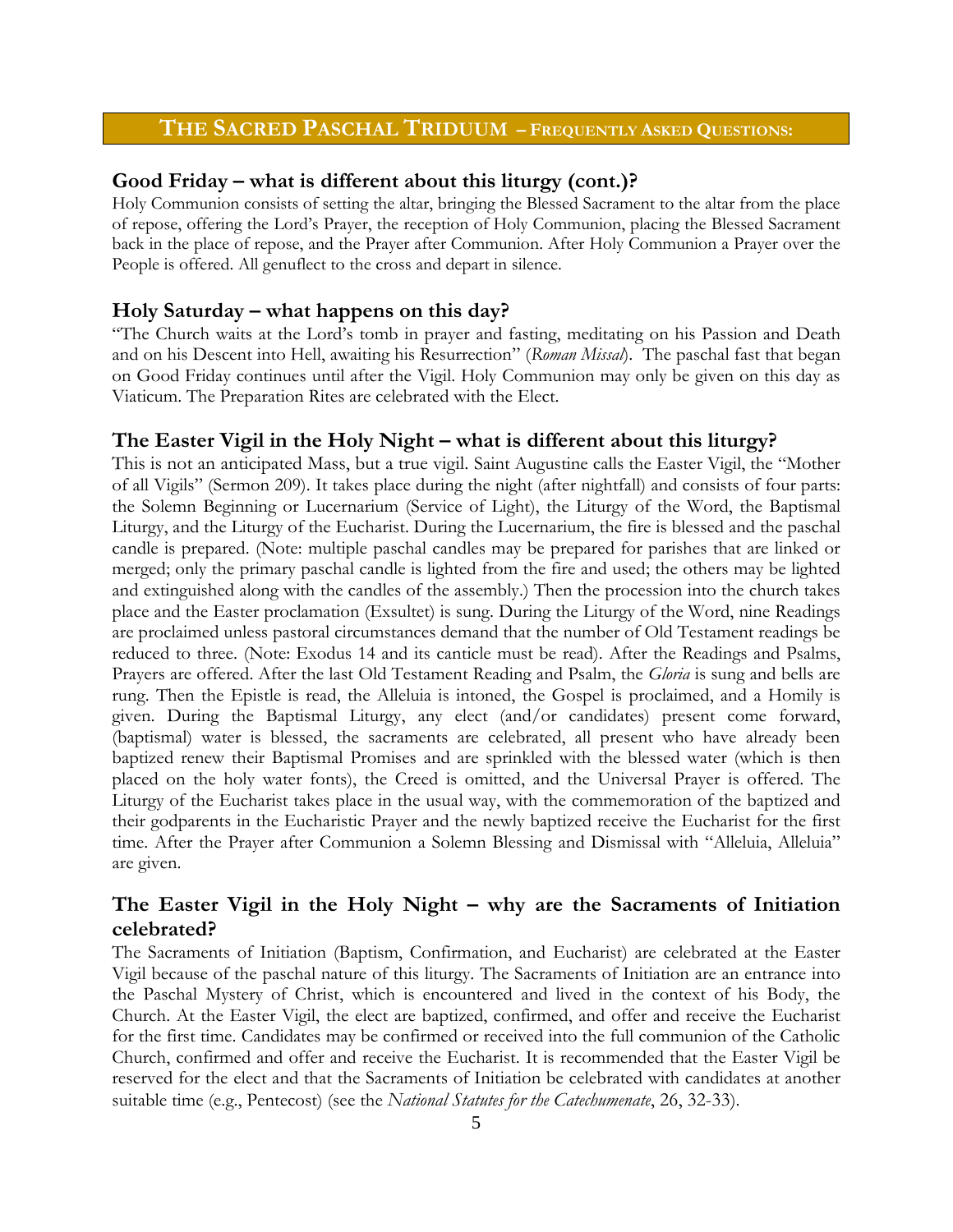## **THE SACRED PASCHAL TRIDUUM – FREQUENTLY ASKED QUESTIONS:**

## **The Easter Vigil in the Holy Night – why are the Sacraments of Initiation celebrated (cont.)?**

In any case, pastors, parochial vicars, and priest chaplains in the Diocese of Syracuse have the faculty, by law, to confirm those seven years or older whom they baptize or those baptized persons whom they receive into the full communion of the Catholic Church. They also are delegated to confirm baptized Catholics 16 years of age or older who are uncatechzied at the Easter Vigil (see *Priest Personnel Handbook*). In these circumstances, the priest celebrant alone is to celebrate the Sacraments of Initiation in their entirety. Accordingly, deacons are not to baptize those whom the priest confirms. The Office of Liturgy and the R.C.I.A. provides scripts for the celebration of the Sacraments of Initiation at the Easter Vigil with elect (and/or candidates).

### **Easter Sunday Mass During the Day – What is different about this liturgy?**

The Rite of the Renewal of Baptismal Promises and Rite of Sprinkling may take place after the Homily. In this case the Creed is omitted. The Solemn Blessing from the Easter Vigil may be given. The Dismissal with "Alleluia, Alleluia" is used.

## **THE EASTER SEASON – FREQUENTLY ASKED QUESTIONS:**

#### **The season of Easter – what is its purpose?**

"The season of Easter is the most important of all liturgical times, which we celebrate as the Lord's resurrection from the dead, culminating in his Ascension to the Father and sending of the Holy Spirit upon the Church" (usccb.org). It celebrates the joy of our new life in Christ received at Baptism. "It is characterized, above all, by the joy of glorified life and the victory over death expressed most fully in the great resounding cry of the Christian: Alleluia!" (Ibid.).

#### **The season of Easter – when does it begin and end?**

It begins on Easter Sunday, April 17<sup>th</sup>. It ends on Pentecost Sunday, June 5<sup>th</sup>, with the conclusion of Evening Prayer. There are 50 days of Easter from the first Sunday to Pentecost

#### **The Paschal Candle – what is it and where does it go?**

The Paschal Candle is a symbol of Christ, the divine light of the world, who dispelled the darkness of sin and death. It is kept near the ambo throughout Easter Time and is lit for all liturgical celebrations.

#### **Easter in practice – how should the sanctuary be decorated?**

"Since the Easter season lasts fifty days, planning will encompass ways to sustain the decor until the fiftieth day of Pentecost" (*Built of Living Stones*, 125). Note: real, not artificial flowers and plants should be used.

#### **Easter in practice – what music is appropriate?**

The proper antiphons of *Easter* or other *Easter* hymns that celebrate the resurrection.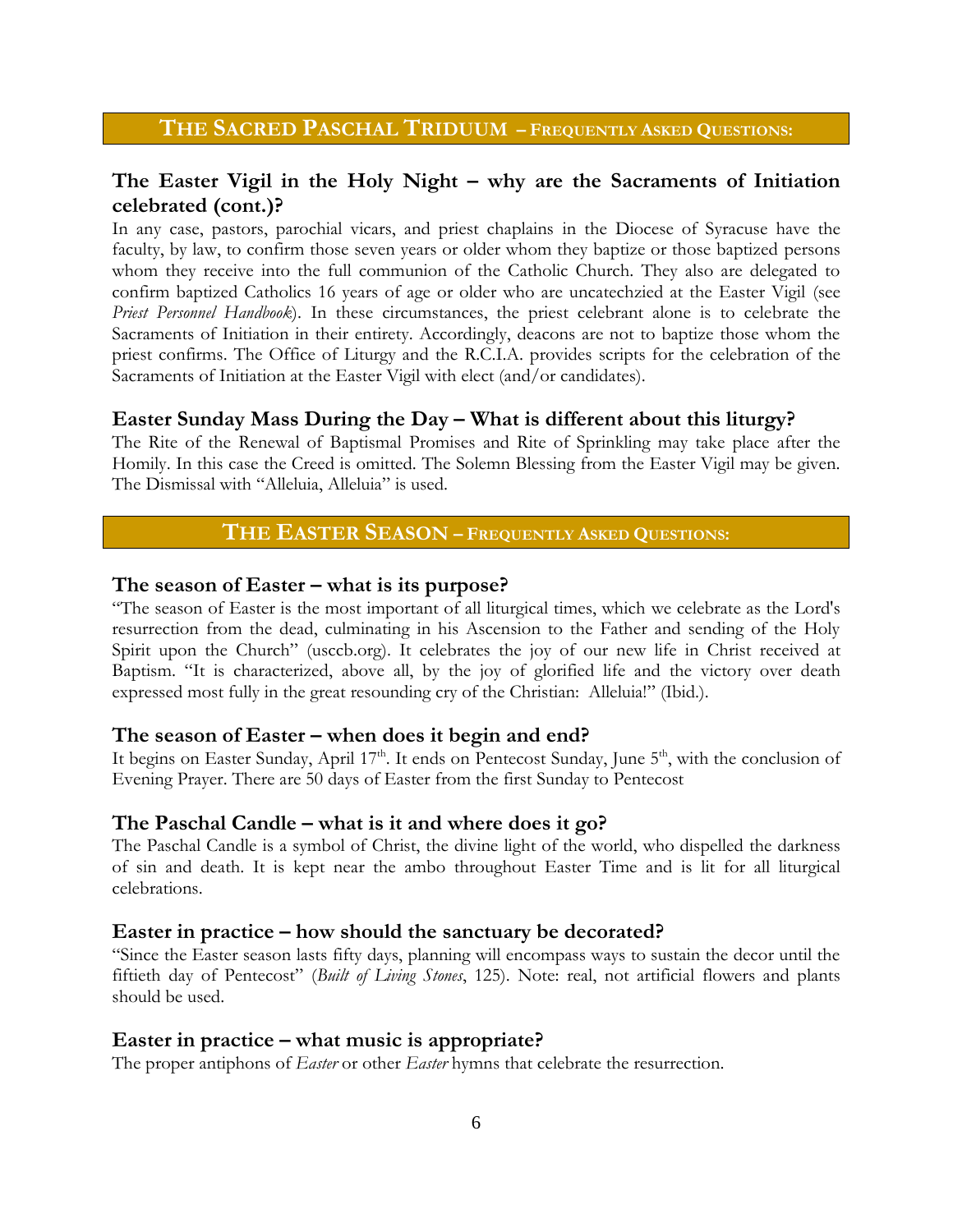## **THE EASTER SEASON – FREQUENTLY ASKED QUESTIONS:**

#### **Celebrating Easter – what is the octave and how is it celebrated?**

"The octave of Easter comprises the eight days which stretch from the first to the second Sunday. It is a way of prolonging the joy of the initial day." The days of the octave are celebrated as Solemnities of the Lord. A double "Alleluia" is added to the dismissal and its response. The sequence may be read or sung. Easter Preface I is used with "on this day…".

## **Celebrating Easter –** what is to be done with the neophytes (newly baptized) **during this time?**

The neophytes enter into a period of postbaptismal catechesis or mystagogy (see R.C.I.A. nos. 244- 251). "This is a time for the community and the neophytes together to grow in deepening their grasp of the paschal mystery and in making it part of their lives through meditation on the Gospel, sharing in the Eucharist, and doing works of charity" (R.C.I.A., no. 244). The neophytes should be assigned a special place among the faithful. Intercession should be made in the Eucharistic Prayer for them during the octave.

### **Celebrating Easter – what about Divine Mercy Sunday?**

In 1931, Jesus appeared to Sr. Faustina in Poland and expressed his desire for a feast celebrating his mercy. The Feast of Mercy was to be on the Sunday after Easter and was to include a public blessing and liturgical veneration of His image with the inscription "Jesus, I trust in You." This promise of mercy has been affirmed by the Church, which has made Divine Mercy Sunday an occasion for receiving a plenary indulgence, "the remission before God of the temporal punishment due to sin whose guilt has already been forgiven" (CCC, no. 1471). The plenary indulgence is granted to the faithful under the usual conditions (Confession, Eucharist, prayer for the intentions of the pope, and complete detachment from sin, even venial sin). The faithful may either take part in the prayers and devotions held in honor of Divine Mercy in any church or chapel or recite the Our Father and Creed in the presence of the Blessed Sacrament exposed or reserved in the tabernacle, adding a devout prayer to the merciful Lord Jesus. There are many aspects of the Divine Mercy devotion, including the Chaplet, the Divine Mercy image, and the "hour of great mercy" (3:00 p.m.). The popularity of these devotions, focused on the Lord's infinite mercy, has grown rapidly in recent decades. Regarding the Chaplet of Divine Mercy, St. Faustina wrote that Jesus said to her, "At the hour of their death, I defend as My own glory every soul that will say this chaplet; or when others say it for a dying person" (Divine Mercy in My Soul, no. 811). Source: usccb.org.

#### **Celebrating Easter – what about the Ascension of the Lord?**

"The Paschal Mystery culminates in the Ascension of Jesus. After his appearance here on earth in his risen body, and 'after giving instructions through the Holy Spirit to the apostles whom he had chosen' (Acts 1:2), Jesus 'was lifted up and a cloud took him from their sight' (Acts 1:9). The Ascension is a holyday of obligation this year (May 26<sup>th</sup> 2022).

#### **Celebrating Easter – the Novena to the Holy Spirit?**

The period of time after the Ascension through the Saturday before Pentecost is a time of preparation for the coming of the Holy Spirit (via novenas, singing the *Veni Creator Spiritus*, etc.).